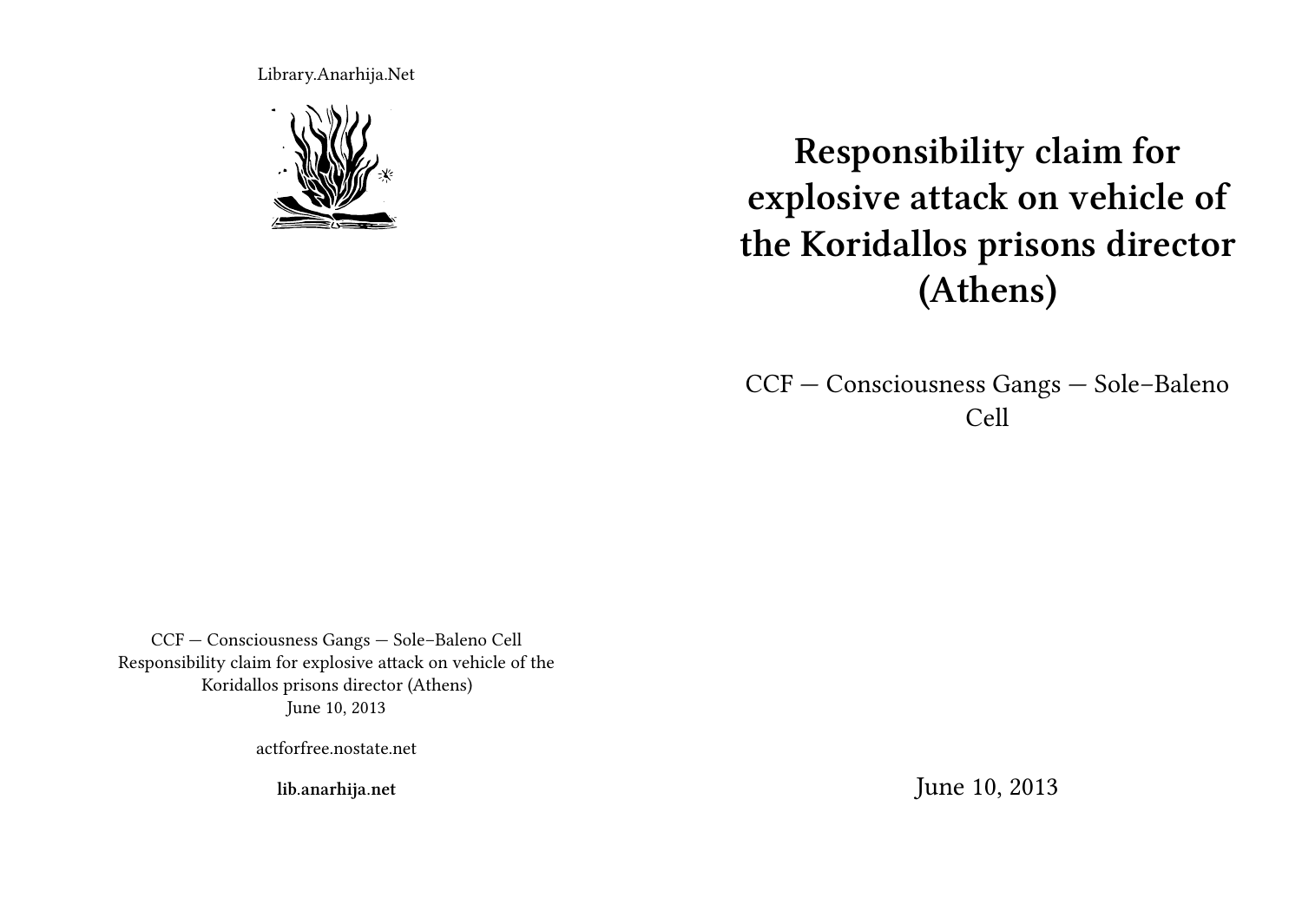# **Contents**

| I 'Return of the Conspiracy of Cells of Fire from the ashes' 3         |  |
|------------------------------------------------------------------------|--|
| II Chronicle of a war foretold 4                                       |  |
| III The FAI/IRF international conspiracy $\ldots \ldots \ldots \ldots$ |  |
| IV For the brothers and sisters missing 7                              |  |
|                                                                        |  |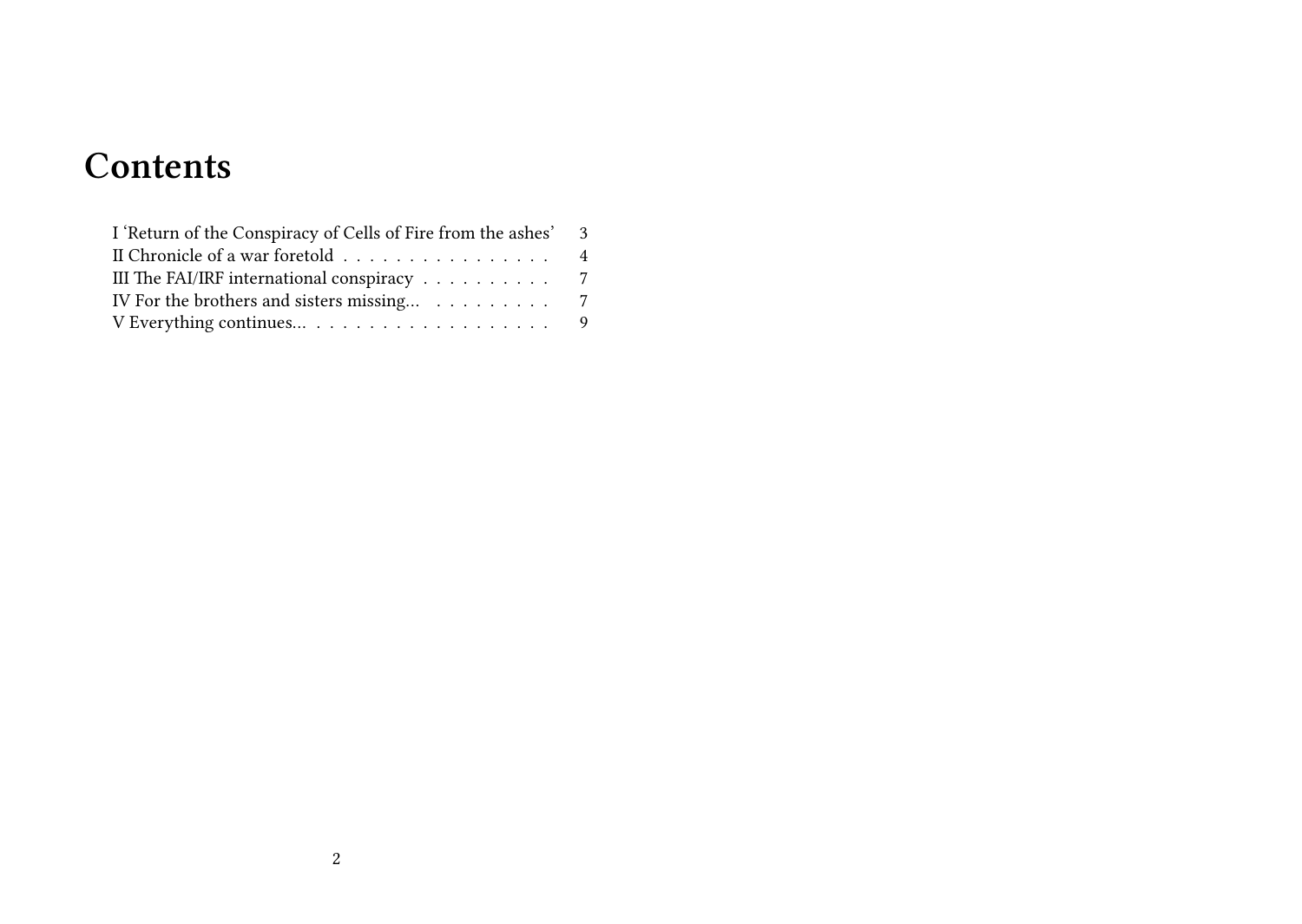The so-called 'social anarchism' makes everything revolve around the instrument 'assembly', which has become gym of authoritarianism, terrain of breeding big and smaller leaders, whose sole purpose is selfreferentiality. The anarchist politicos do everything they can to stave off the new that advances. The new that advances as well as the making of the informal organization (…) — Alfredo Cospito [March 2013]

Courage and strength to the comrades who anonymously strike at the State and Capital, courage and strength to those who give a name to their own rage, courage and strength to the comrades who give life to the Fai/Fri. We are going to give soul and body to the black international, there is a whole world to destroy. Long live anarchy! — Nicola Gai [May 2013]

Brothers and sisters, the rendezvous is on… We will be back — sooner than you expect! *Conspiracy of Cells of Fire-FAI/IRF Consciousness Gangs-FAI/IRF Sole–Baleno Cell*<sup>1</sup>

**PHOENIX PROJECT Freedom for anarchists of praxis incarcerated in Italy**

# **I 'Return of the Conspiracy of Cells of Fire from the ashes'**

Only in those moments when our tension for freedom is rejoined with practice do we truly manage to live anarchy, here and now. Unfortunately the dream we carry in our hearts is too great to avoid the risk of finding ourselves up against the monstrous wall of authority raised in defense of the State and Capital. When we really put our life in play, inevitably we end up confronting the hardness there is in the struggle: death and prison. — Nicola Gai, Italian comrade accused in the Olga Cell-FAI case [May 2013]

The Conspiracy of Cells of Fire-FAI/IRF in collaboration with comrades from the Consciousness Gangs, honouring our old and timeless friendship, blew up the private car of the female director of Koridallos men's prisons, Maria Stefi, as a display of genuine solidarity with our ten imprisoned brothers and sister, Giorgos P., Olga, Gerasimos, Christos, Michalis, Giorgos, Haris, Theofilos, Panagiotis, Damiano, that have taken responsibility for their participation in the Conspiracy.

After almost two years of silence throughout the Greek territory, the CCF returns. Maintaining a common front with the Consciousness Gangs, the FAI cells ('Antifascist Front', 'Unscathed Cell of Vengeance', 'Lone Wolf Cell', etc.) and the Sect of Revolutionaries, we support and strengthen the international conspiracy of the Informal Anarchist Federation/International Revolutionary Front.

<sup>&</sup>lt;sup>1</sup> Sole and Baleno  $-Maria$  Soledad Rosas and Eduardo Massari- were two anarchist comrades accused of sabotage and anarchic dynamic actions in the 1990s. Baleno 'committed suicide' in his prison cell. Sometime later, Sole 'committed suicide' in the special conditions of 'house' detention imposed to her. Their memory lives within us, in our bullets, in our dynamite…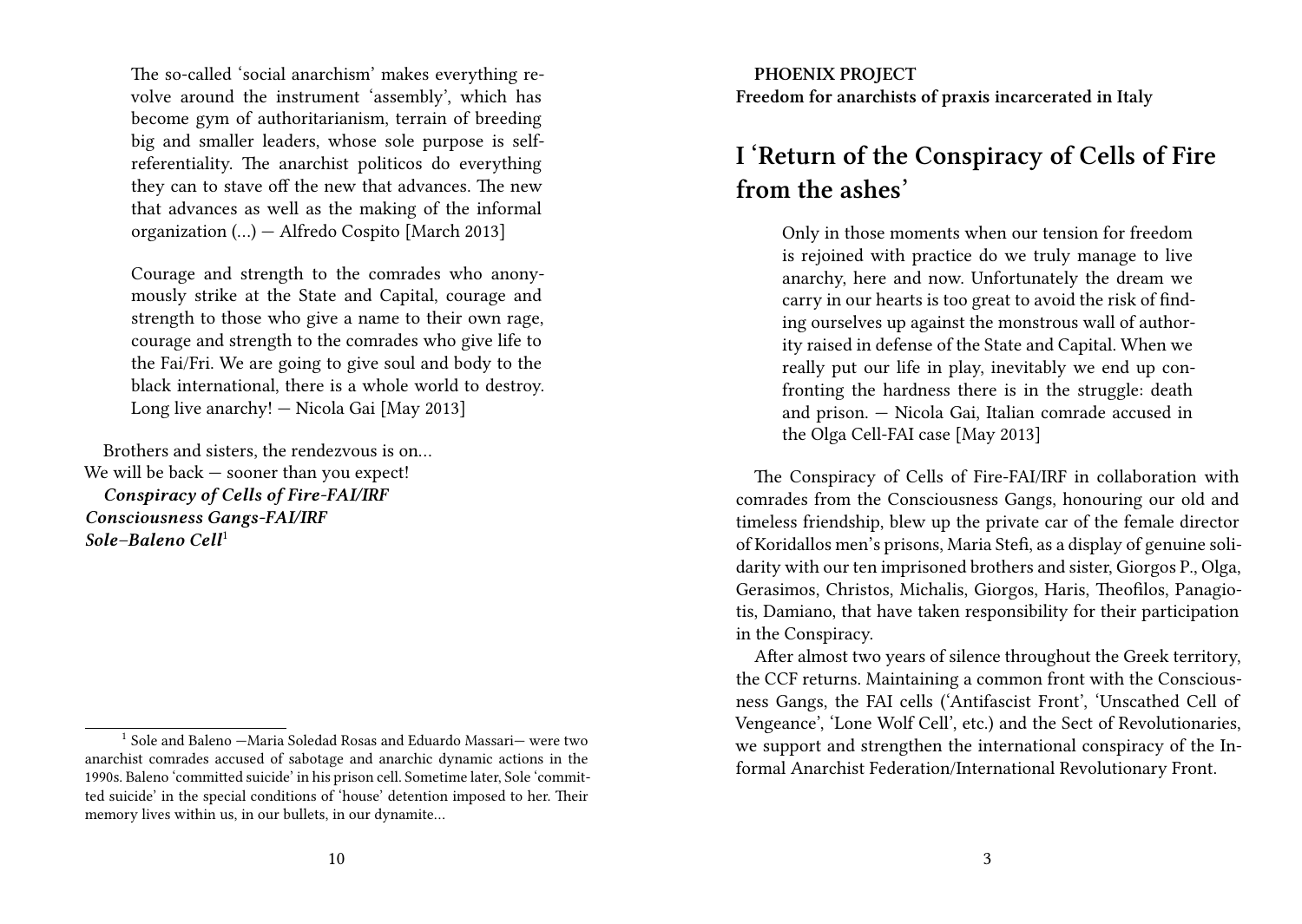The bomb we placed at the vehicle of the director of Koridallos prisons is the first drops before the storm. Or, as it was written in the last communiqué by the CCF against the Greek minister of Justice…

Certainly the necessity for strategy is now clearer than ever before. A lightning does not ever travel in straight repetitive lines. It bursts out unannounced. Even a seeming 'silence' is no retreat but quietness before the thunder… [Clandestine sector, Informal Anarchist Federation/Conspiracy of Cells of Fire (February 2011)]

So, now it's time to make noise again. Noise against the militarization in prisons and the continuous police raids by the disgraceful scum of the EKAM special suppressive antiterrorist unit. Noise concerning the inquisition at prison councils, where prison service prosecutors and directors are poisoning inmates with fruitless hopes, at the same time that the denied requests for days of leave or conditional release are being stacked on top of each other. Noise for all those unimportant wearing the jailers' uniform that think they personify Power and thus give orders. Noise about the terrifying silence of the majority of prisoners that have long ago exchanged freedom and dignity with a heroin dose, or day wages, or a more 'favorable' prison transfer, or a brand new mobile phone… Noise for the prolonged silence and inaction of a 'space' that likes to be called anarchist, but are in essence as petty bourgeois and decadent as the society's civilization that they're supposedly fighting.

## **II Chronicle of a war foretold**

Over the recent months, a new regime prevails in Greek prisons. The ministry of Justice as well as the prison administration and the public prosecution promote the model of militarization for the 'correctional system.' To date there have been dozens of raids by fully armed EKAM cops into prisoners' cells, as part of the restructuring

livering a new pretrial detention order to him. He is thus accused as instigator in a bank robbery case that occurred when he was already still in prison. What's more, we do not forget that last year, when his eighteen months' remand period was reaching an end, the mop called Mokkas (special appellate judge for the preliminary investigations) put him on the second consecutive remand, while the comrade was in hospital conducting hunger strike.

All this reinforce the certainty that we have, now more than ever before: the liberation of our comrades will only happen through violence, with guns, with an anarchist tromocracy and intensification of the new anarchist urban guerrilla warfare… and then, woe to whoever stands in the way of our comrades' liberation.

#### **V Everything continues…**

The struggle does not end just because some unimportant folks got tired, and now they only show off their anarcho-medals on the catwalk, in the mire of Exarchia [downtown Athens], nor does it stop because some folks shit in their own pants and hunker down in whatever they've put on ice, or in their pseudo-assemblies.

For us, there is no middle ground. They who declare openly their anarchist intentions are facing a decisive dilemma, to either act or give up anarchy forever. There can never be anarchy at the rear of coffee shops and gossiping… Either act or shut up…

In closing the proclamation of our reoccurrence along with the Consciousness Gangs, we would like to dedicate our attack with all our strength to our brothers and sisters imprisoned in the Italian State's cells, and furthermore send out our conspirative signal to Alfredo Cospito and Nicola Gai, both accused of shooting Roberto Adinolfi [*chief executive of nuclear firm*], an act for which the Olga Cell-FAI/FRI has claimed responsibility.

The words of coherence by the sisters and brothers in war are the only ones that have truly weight.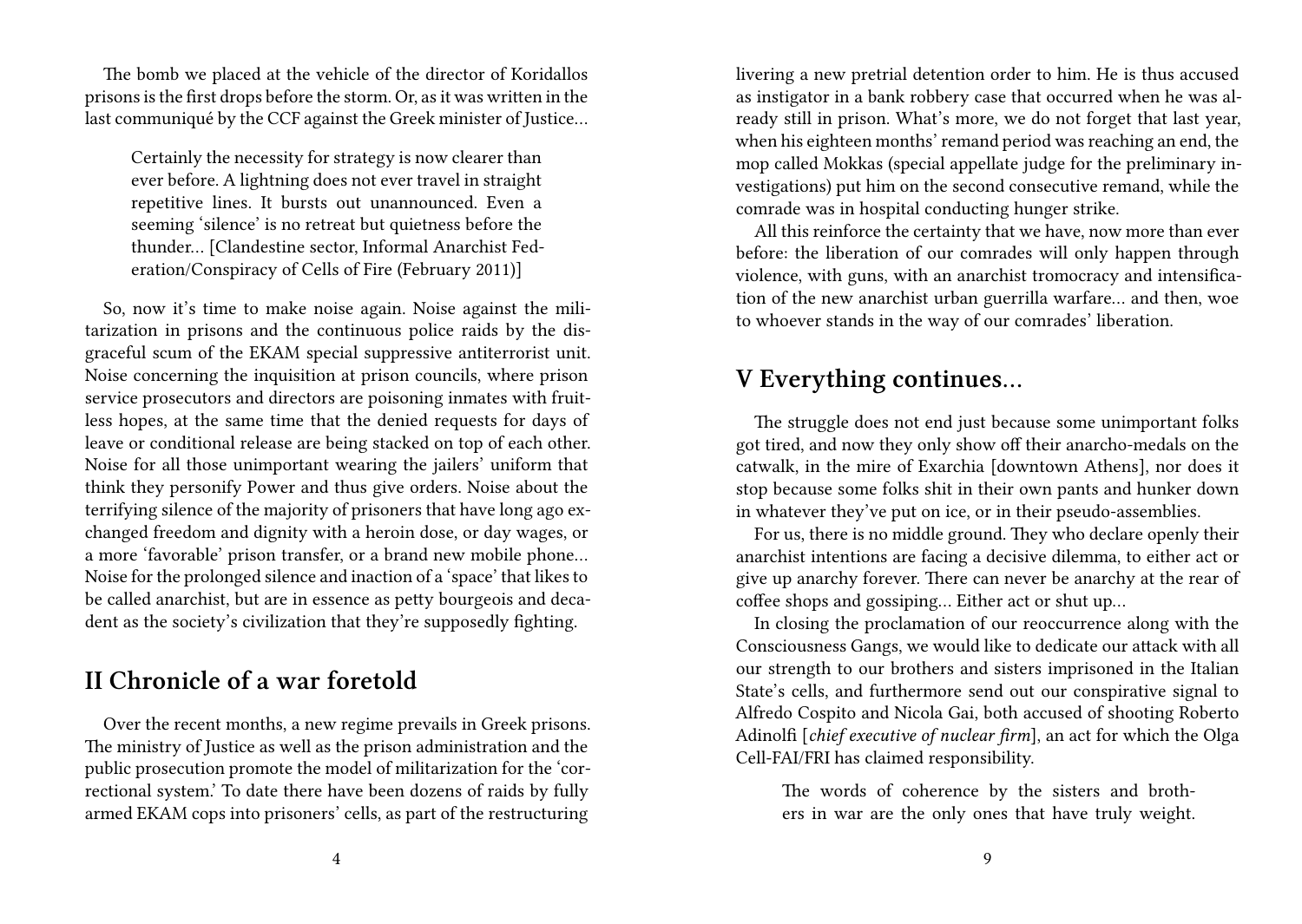nitely, even when they have served their entire prison term, if they are deemed 'dangerous to society'… Thomas Meyer-Falk, with his uncompromising attitude and refusal to kneel in front of Power, is still considered dangerous for the social machine.

In Bulgaria, our comrade Jock Palfreeman remains hostage in prison, after a scuffle with nearly fifteen fascists who tortured a Roma. A fascist fell dead in the scuffle and another was seriously injured. We, for our part, send a signal of solidarity to Jock and a promise that he is not alone.

At the same time, our brother Gabriel Pombo Da Silva is currently incarcerated in Spain —moved from Germany a few months ago— and our brother Marco Camenisch is imprisoned in Switzerland. Our two brothers are confined for many years in the galleys of democracy because of their subversive and anarchic action. Gabriel —who has fought numerous times against the FIES [*special prison regime*]— is accused of a scuffle with cops in the German city of Aachen, and Marco is accused of eco-sabotages, escape from prison and armed clash with border guards. While they have become eligible for conditional release from prison, the international state machine tries to keep them hostage, linking them to the 'operation Ardire', a case conceived by the Italian State. A police case against the FAI/IRF network, in which apart from Marco and Gabriel our comrades Giuseppe ('Peppe'), Stefano, Elisa, Sergio, Alessandro are co-accused and remanded in Italy, while some of our CCF comrades imprisoned in Greece are also 'under investigation.'

The state apparatus and its justice are now experimenting with similar alchemies in Greece. Our brother and CCF member Gerasimos Tsakalos is at the top of the blacklist of interrogators and judges. Currently, he has spent thirty one months on remand —the ceiling is eighteen months— and his pretrial detention was extended to another six months, describing him as 'particularly dangerous.' Nevertheless, the charlatans of justice make newer experiments as well. They open yet another case file, the double robbery in Velventos [Kozani], and charge Gerasimos for instigating crimes by de-

of prisons. These hooded chickens with the full-body police harness have oftentimes shown 'guts' by hitting people in handcuffs. In the correctional brothel of Grevena, the pigs used also taser devices (electroshock weapons) against prisoners handcuffed behind their back. In Koridallos prisons, the night raid operation of forty to fifty EKAM cops was carried out through the 'courtesy' of the director Maria Stefi and the prosecutor Troupi, who did not miss out on provocations and bullying from a safe distance.

We know that it never gets dark there, inside your prisons. Therein memories are scratching, and one forgets how the sky looks without bars and barbed wire. If death had its own colour, it should be painted on your prisons. Because the realm of slow death lies on the inside, and one can feel it every single day. It's hanging from the walls in corridors, it sounds with every locking of a door, it cries silently in disciplinary cells… There is no reason to continue the 'critique' of your 'correctional' system.

We have said it in the past, when we placed a bomb of twenty kilos on the outer wall of Koridallos prisons three years ago. Our imprisoned brothers and sister from the CCF say it definitely better than we do, through their writings, participating in the international dialogue of the Informal Anarchist Federation/International Revolutionary Front.

Besides, we do not expect something better from the empire of Power that is flavoured with the 'courteousness' of democracy. All of its officials handle perfectly their duties.

The judges sat on their imperial throne are handing prison sentences that challenge even the scientific average of human lifespan: 'Double life sentence'… 'Two hundred years in prison'… 'Eighty years in prison'… To them, the names of the accused are ultimately nothing but small annoying ink stains on their thick indictments that must be erased.

Below them are the prisons directors; the small gods of penitentiary institutions that give their commands behind their distant of